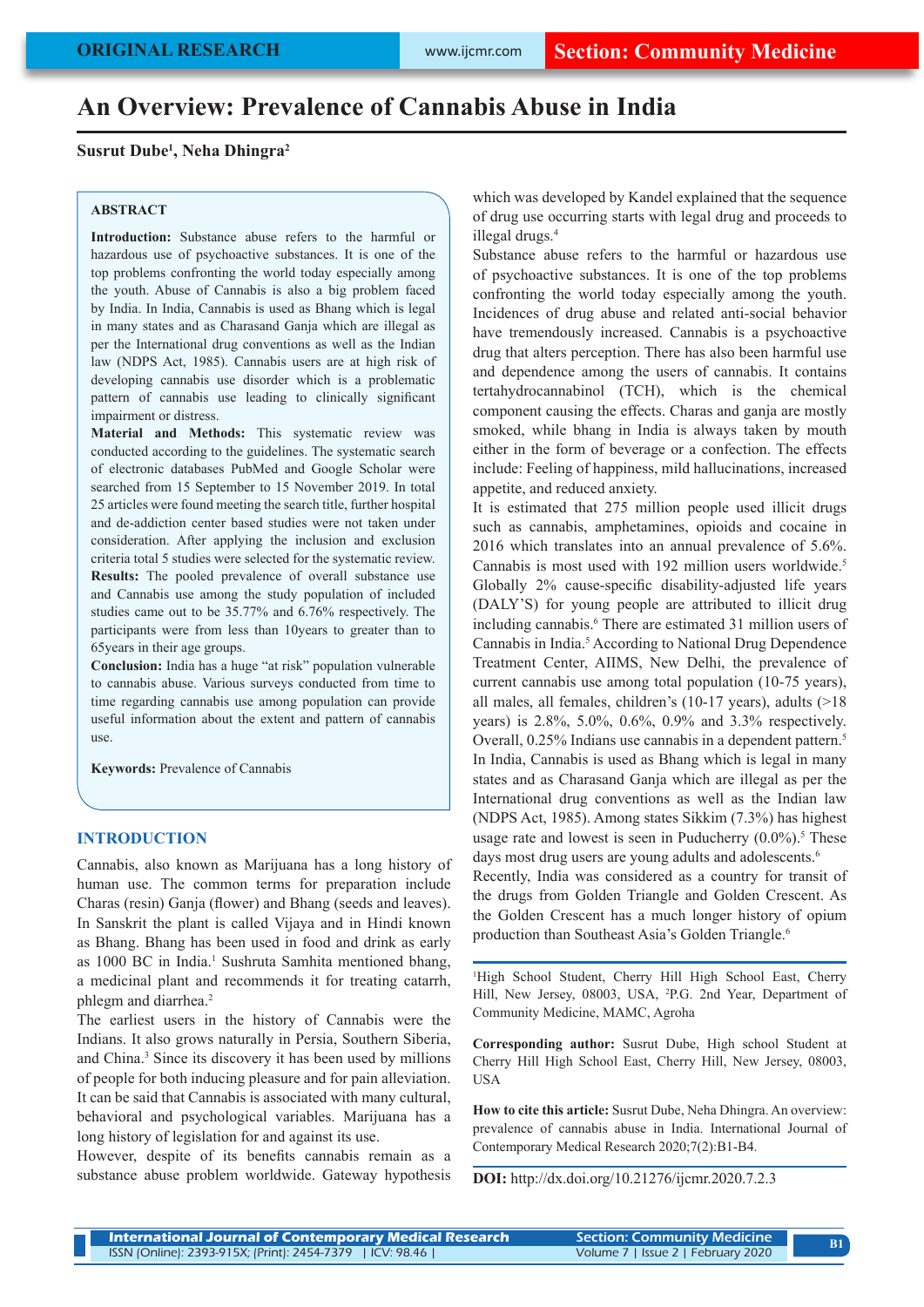Today, there is no part of the world that is free from the curse of drug trafficking and drug addiction. This causes a vast loss of productivity in the country as well as detrimental impact on the society. It is also responsible for increase in the crime rate. Individuals with addiction resort to crime to pay for their drugs. Cannabis belongs to recreational drugs, majority of individuals start taking it as experiment drugs. It is also common to use it in order to cope with peer pressure, stressful jobs, and rejections in life as well as easy availability.7

Cannabis users are at high risk of developing cannabis use disorder which is a problematic pattern of cannabis use leading to clinically significant impairment or distress. It also affects brain development and removes inhibition and impair judgment engaging one to commit offenses.7 Theincidence of eveteasing, group clashes, assault, and impulsive murders increases with abuse rate. When people begin using cannabis as teenagers, the drug impairs thinking, memory, and learning functions. A study from New Zealand conducted at Duke University showed that people who started smoking marijuana heavily in their teens and had an ongoing marijuana use disorder lost an average of 8 IQ points between ages 13 and 38. The lost mental ability did not return in those who quit marijuana as adults.<sup>8</sup>

The impact of substance dependence is devastating irrespective of age, race, gender but the prevalence of substance abuse varies across age and gender groups. A significantly higher proportion of substance users is usually associated with predisposing factors such as parental abuse status, working status, illiteracy/school-drop out etc.<sup>9</sup> In this context, the present study was taken up to find the prevalence of cannabis abuse in India.

## **MATERIAL AND METHODS**

This systematic review was conducted according to the guidelines. The systematic search of electronic databases PubMed and Google Scholar were searched from15September to 15 November 2019. The search strategy included the different combinations of headings and terms like "Prevalence of Cannabis use in India", "Prevalence of Cannabis abuse in different states of India", and "Prevalence of substance abuse in India". All searched articles were the full text articles only.

In total 25 articles were found meeting the

**B2**

search title, further hospital and de-addiction center based studies were not taken under consideration. After applying the inclusion and exclusion criteria total 5 studies were selected for the systematic review.

Study Selection: Studies that fulfilled defined inclusion and exclusion criteria were included in the study. The studies were selected across India among different states.

## **Inclusion Criteria**

Studies showing the precise prevalence of cannabis.

Studies presenting specific data on both males and females.

Full text articles with English language only. Articles published within 10 years.

Community based studies

# **Exclusion Criteria**

Limited access articles.

Articles published as editorials, letters.

Articles giving prevalence of cannabis outside India.

**Data Extraction:** From each study, data including first author name, publication year, location, study design, sample size, their age groups, overall prevalence of substance use and prevalence of cannabis use was extracted. The pooled prevalence of substance use and cannabis use was taken.

Among pooled studies, total sample for analysis was taken as a sum of all participants in included studies. The pooled prevalence of cannabis was calculated from the total substance users in the included studies from different places of India.

### **RESULTS**

We found a total of 25 studies, of which 5 studies met our inclusion and exclusion criteria. The total sample size from selected studies came out to be 6985. All community based studies were included in the systematic review.

The studies selected for systematic review were from different places including Karnataka (Bangalore), Gujarat, Chandigarh, Uttar Pradesh (Lucknow) and Punjab.<sup>10-14</sup> The characteristics of included studies are mentioned in Table 1.

The important finding noted in this study that out of 2499 participants taking substance abuse only 169 were taking cannabis as shown in Table 2.

The pooled prevalence of overall substance use and Cannabis use among the study population of included studies came out to

| <b>First Author</b> | <b>Study publication</b> | $\cdot$ 1 Study | Type of Study   | Area        | screening measure                                | sample |      |     | $\Delta$ ge group | revalence of |
|---------------------|--------------------------|-----------------|-----------------|-------------|--------------------------------------------------|--------|------|-----|-------------------|--------------|
|                     | year                     | <b>Location</b> |                 |             |                                                  | size   |      |     | in years          | cannabis     |
| Gaurav Uppal        | 2018                     | Bangalore       | Cross sectiona  | Rural       | <b>WHO ASSIST 3.0</b>                            |        | 152  |     | $13 - 30$         | 2.9%         |
| Roma S Dadwani      | 2016                     | Gujarat         | Cross Sectiona' | Jrban       | structured questionnaire                         | 1341   | 202  |     | $10 - 60$         | 1%           |
| <b>A</b> itAvasthi  | 2017                     | Chandigarh      | Survey          | Jrban       | WHO ASSIST 3, ICD 10                             | 300    | 290  |     | 11-60             | 29.33%       |
| sumit Kumar         | 2015                     | <b>ucknow</b>   | Cross Sectiona  | Jrban/Rural | Structured questionnaires                        | 3437   | 2848 | 589 | $25 - 65$         | 1.20%        |
| salil Dube          | 2017                     | bunjab          | Cross Sectiona  | Rural       | WHO ASSISTV 3                                    | 1732   | 923  | 809 | $\geq$ 15         | 12.39        |
|                     |                          |                 |                 |             | able-1: Characteristics of Included Studies10-14 |        |      |     |                   |              |

| Section: Community Medicine                     | International Journal of Contemporary Medical Research |
|-------------------------------------------------|--------------------------------------------------------|
| Volume 7   Issue 2   February 2020   ICV: 98.46 | ISSN (Online): 2393-915X; (Print): 2454-7379           |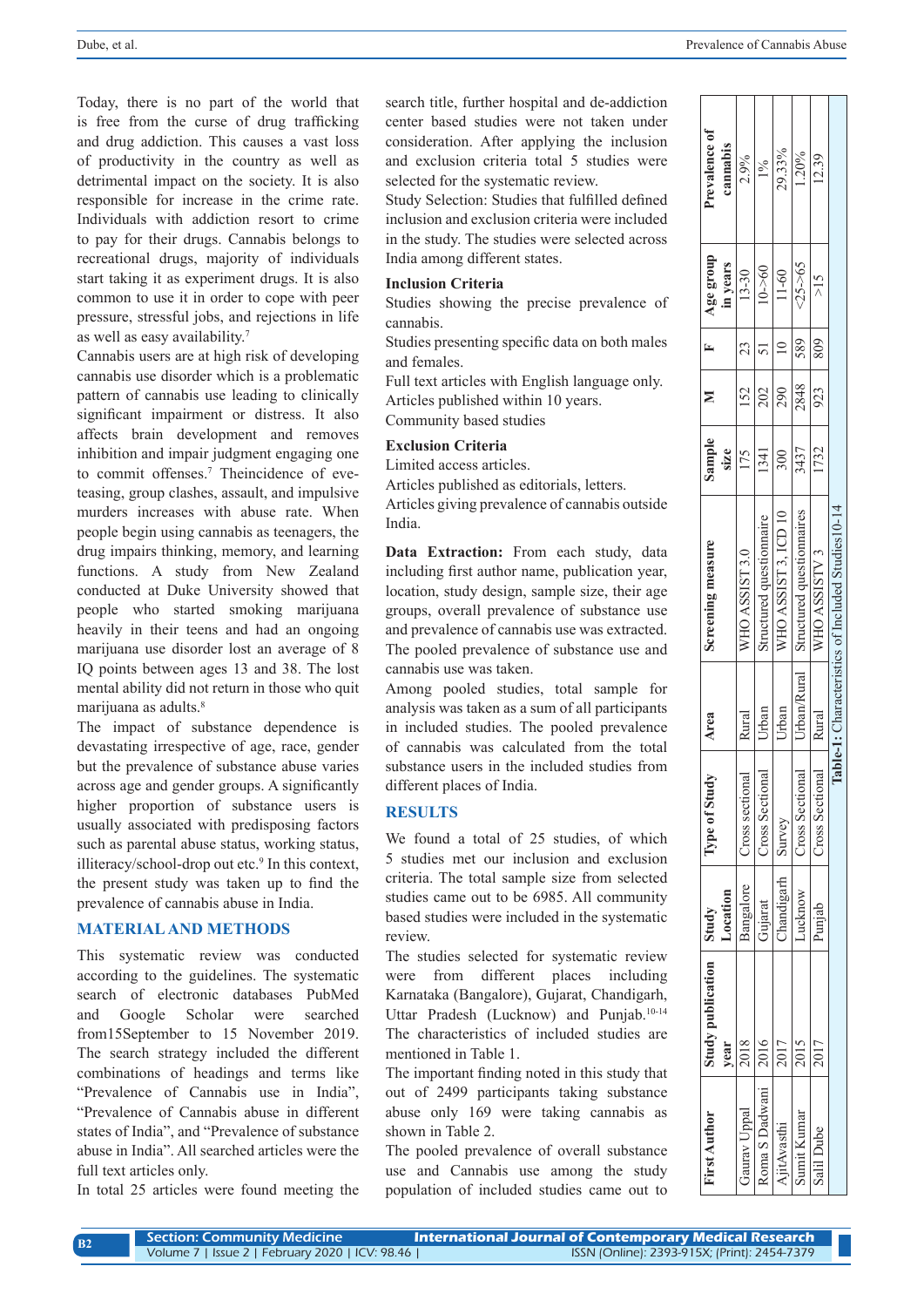| <b>First Author</b>                                               | <b>Total Study</b><br>Participants | <b>Overall</b><br><b>Substance</b> | Cannabis<br>Abuse |  |  |
|-------------------------------------------------------------------|------------------------------------|------------------------------------|-------------------|--|--|
|                                                                   | (n)                                | Abuse (n)                          | (n)               |  |  |
| Gaurav Uppal                                                      | 175                                | 110                                | 5                 |  |  |
| Roma S Dadwani                                                    | 1341                               | 253                                | 2                 |  |  |
| AjitAvasthi                                                       | 300                                | 300                                | 87                |  |  |
| Sumit Kumar                                                       | 3437                               | 1352                               | 15                |  |  |
| Salil Dube                                                        | 1732                               | 484                                | 60                |  |  |
| Total                                                             | 6985                               | 2499                               | 169               |  |  |
| <b>Table-2:</b> Substance and cannabis abuse among study partici- |                                    |                                    |                   |  |  |
| pants from included studies.                                      |                                    |                                    |                   |  |  |

| <b>City</b>                                   | <b>Prevalence of</b><br><b>Cannabis according</b> | <b>Prevalence of</b><br>cannabis according |  |  |
|-----------------------------------------------|---------------------------------------------------|--------------------------------------------|--|--|
|                                               | to study                                          | to NDDTC                                   |  |  |
| Chandigarh                                    | 29.33%                                            | $0.4\%$                                    |  |  |
| Punjab                                        | 12.39%                                            | 1.3%                                       |  |  |
| Karnataka                                     | 2.90%                                             | $0.4\%$                                    |  |  |
| Uttar Pradesh                                 | 1.20%                                             | $3.2\%$                                    |  |  |
| Gujarat                                       | $1\%$                                             | $0.1\%$                                    |  |  |
| Table-3: Comparison of prevalence of cannabis |                                                   |                                            |  |  |

Overall substance abuse



**Figure-1:** Pooled prevalence of cannabis use.

be 35.77% and 6.76% respectively, after calculating the total prevalence from all included studies and taking out the cannabis use population from overall substance use population (Figure 1).

In terms of characteristics of the participants, most of the study population i.e. 4897 participants were males and 2088 participants were females. The participants were from less than 10 years to greater than to 65 years in their age groups.

#### **DISCUSSION**

This is an attempt to systematically review the published literature to examine cannabis use among population of India. The recent spurt in substance use has emerged as an extraordinary threat to quality of life.

After alcohol, Cannabis and Opioids are the next commonly used substances in India. As per NDDTC about 2.8% of Indians aged 10-75 years (31 million individuals) are current users of any cannabis product and about 0.66% (7.2 million individuals) are problem users and 0.25% (2.5 million individuals) are dependent users.7

A meta-analysis by Reddy and Chandrashekhar<sup>15</sup> in 1998 revealed the overall prevalence of substance use in India to be 6.9/1000 population which is in contrast to this study showing the overall prevalence to be 357.7/1000 where as in percentage 35.77%. This also indicates that there is an increasing trend in last 2 decades. In this overview maximum prevalence of cannabis use is found in Chandigarh (29.33%), followed by Punjab (12.39%), Bangalore / Karnataka (2.90%), Lucknow / Uttar Pradesh (1.20%) and Gujarat  $(1\%)$ .

There was significant difference seen among the studies done at different states and according to National Drug Dependence Treatment Center (NDDTC) data 2019. This wide variation could be due to selection of participants in studies and also due to limited sample size. The further reason for this wide variation and overall low prevalence according to NDDTC could be due to prohibition acts passed by states for legality of cannabis use and certain social norms for the usage of cannabis.

However, there are many limitations to this analysis like heterogeneity of the studies and sample size, geographical variations and state variations.

#### **CONCLUSION**

India has a huge "at risk" population vulnerable to cannabis use. The epidemic of substance use in young generation has also assumed alarming dimensions. Our review indicates that despite of having strict legislation regarding cannabis, people are still addicted and more number is getting addicted for cannabis use in India. The Central law that deals with cannabis in India is the Narcotic Drugs and Psychotropic Substances Act, 1985. However different states have their own laws relating to consumption, possession, sale or purchase of weed or marijuana. There is a need to change either in a law or to change the behavior of people at large.

Various surveys conducted from time to time regarding cannabis use among population can provide useful information about the extent and pattern of cannabis use. At present there is a need of time for conducting the studies to know about the use, effect and demand of Cannabis in India so the appropriate actions and legislations can be formed by Government.

#### **ACKNOWLEDGEMENT**

I would like to express my special thanks of gratitude to Dr Salil Dube, Associate Professor, Department of Community Medicine, Maharaja Agrasen Medical College, Agroha, Hisar for his continuous support and guidance to complete this research study. I am also immensely grateful to Dr R.K. Soni, Professor (Stats.) Dayanand Medical College and Hospital, Ludhiana, Punjab for his support.

## **REFERENCES**

- 1. Staelens, Stefanie. The Bhang Lassi is How Hindus Drink Themselves High for Shiva. Vice.com. Accessed on April 28, 2019.
- 2. Russo E, Mechoulam R. Cannabis in India:ancient lore and modern medicine (2006). Cannabinoids as